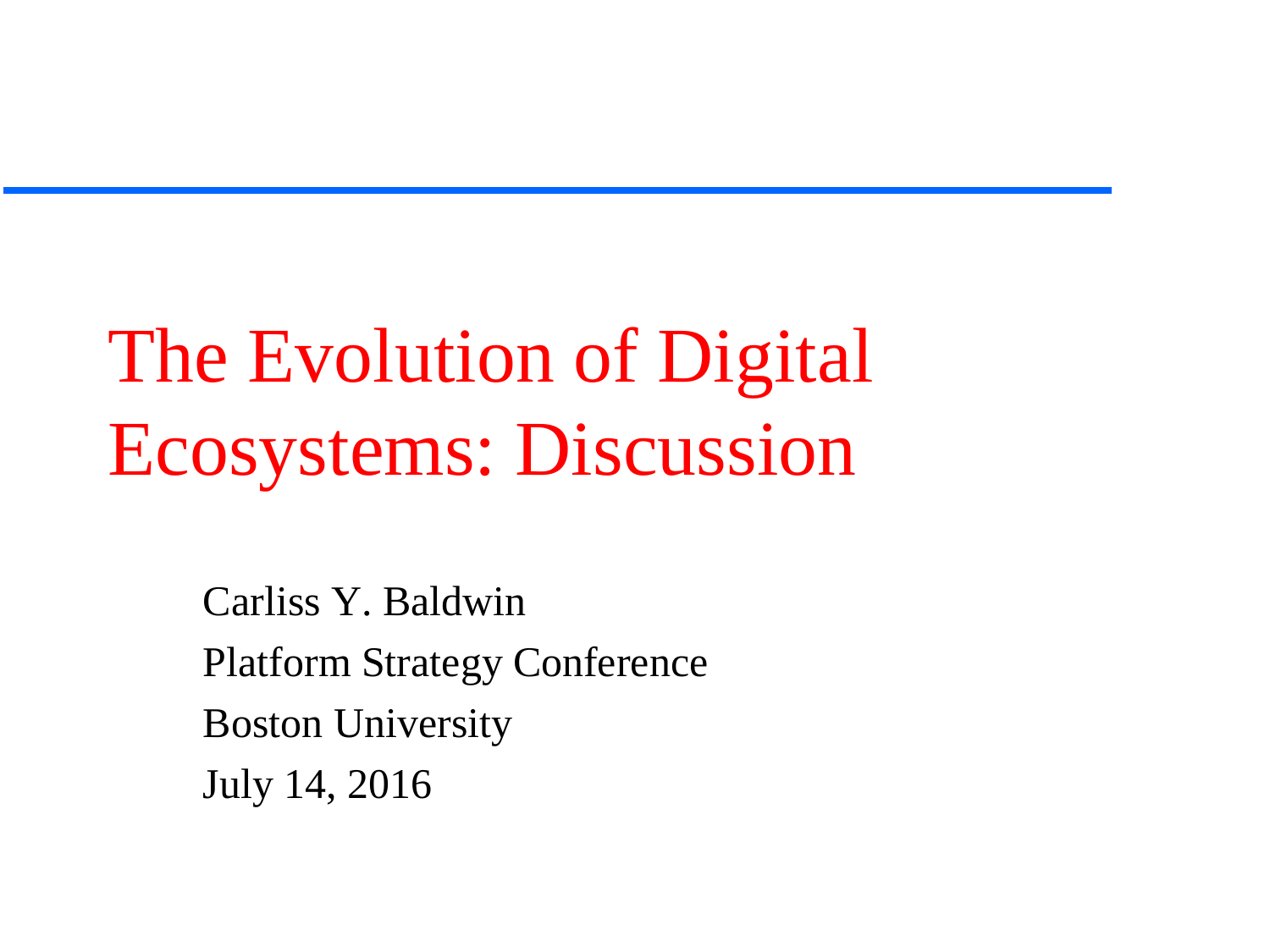This is an important, exciting, provocative, frustrating*, exploratory* work

> I will not be able to do it justice … Apologies in advance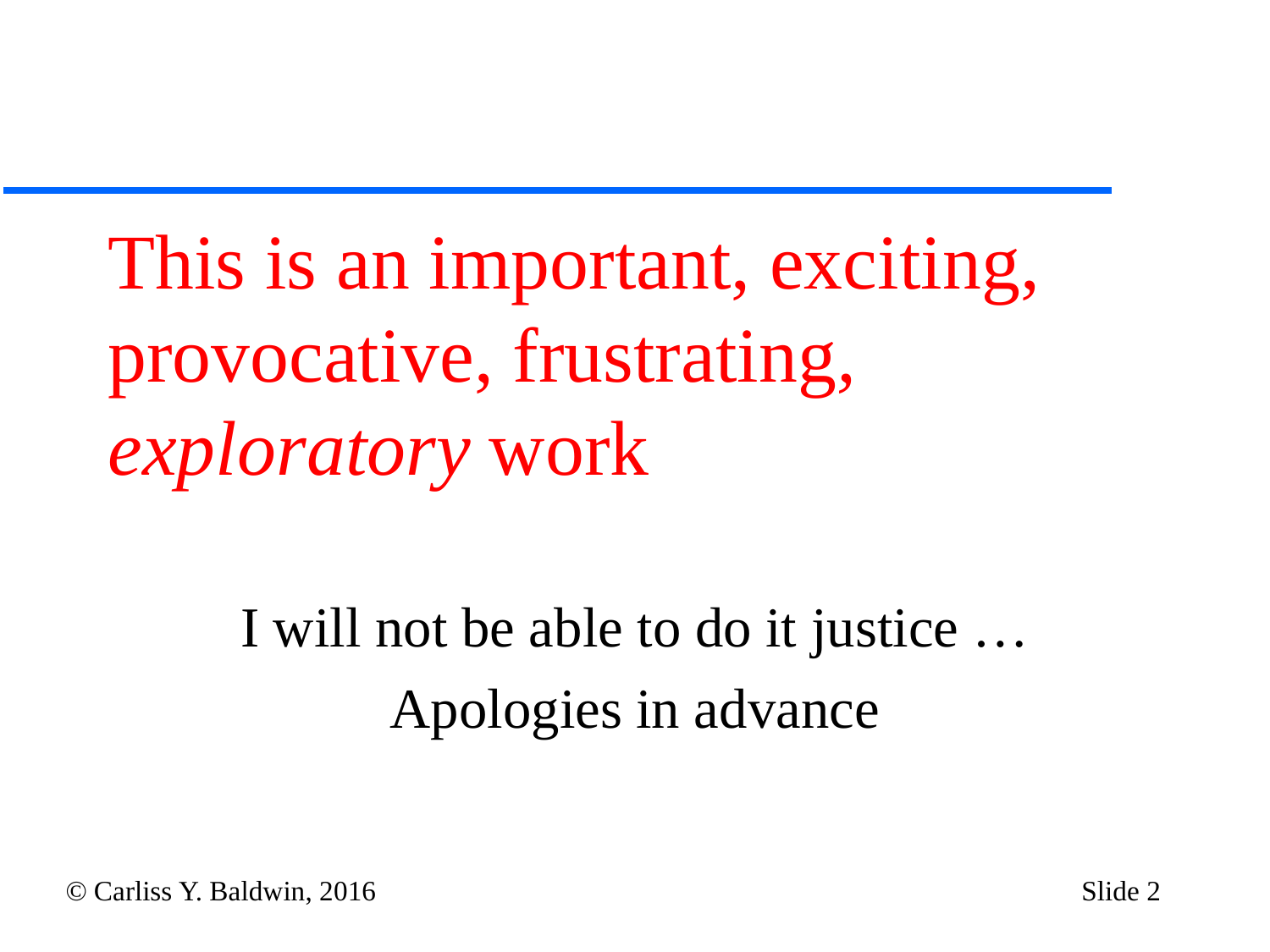### The topic is recombination

 Modular evolution where "no explicit architecture provides a fixed boundary"

Not this—





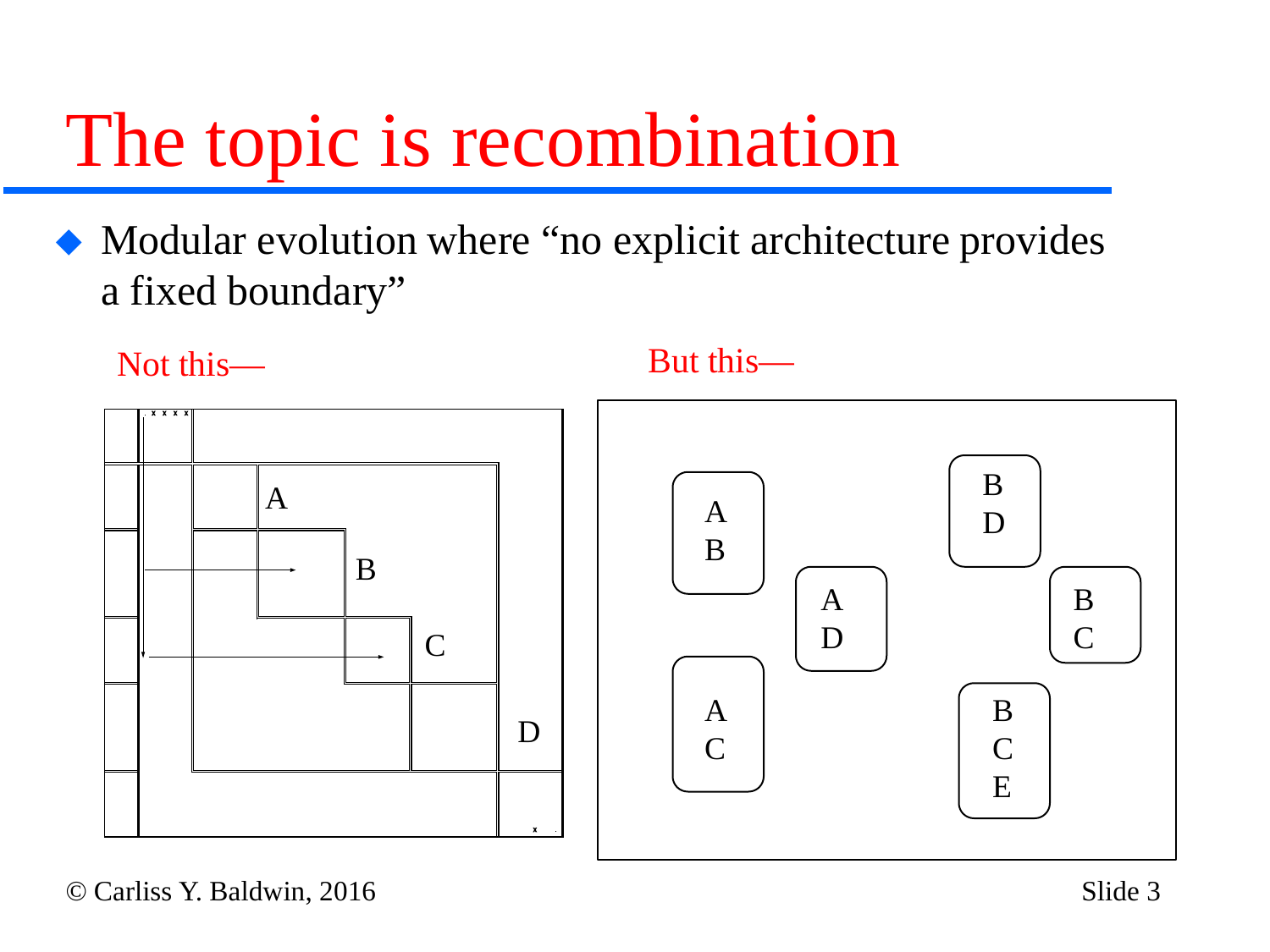## My first issue with the paper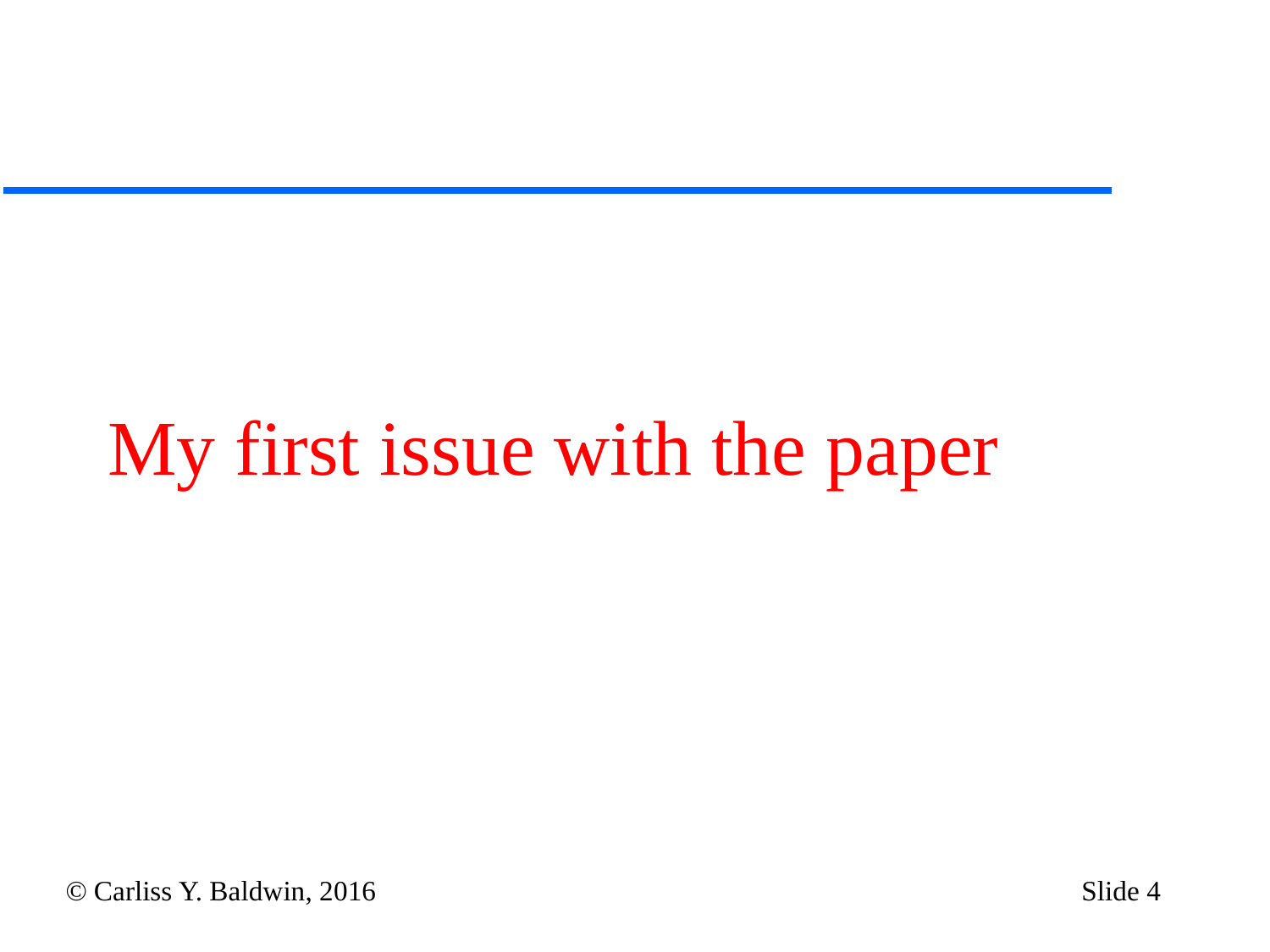#### There IS a Framework Architecture

#### • There are design rules

- *But they are very broad*
- Byproduct of the WorldWideWeb
- Two technical versions of the architecture
	- Representational State Transfer (REST)
	- Simple Object Access Protocol (SOAP)
- *The nirvana of interoperability*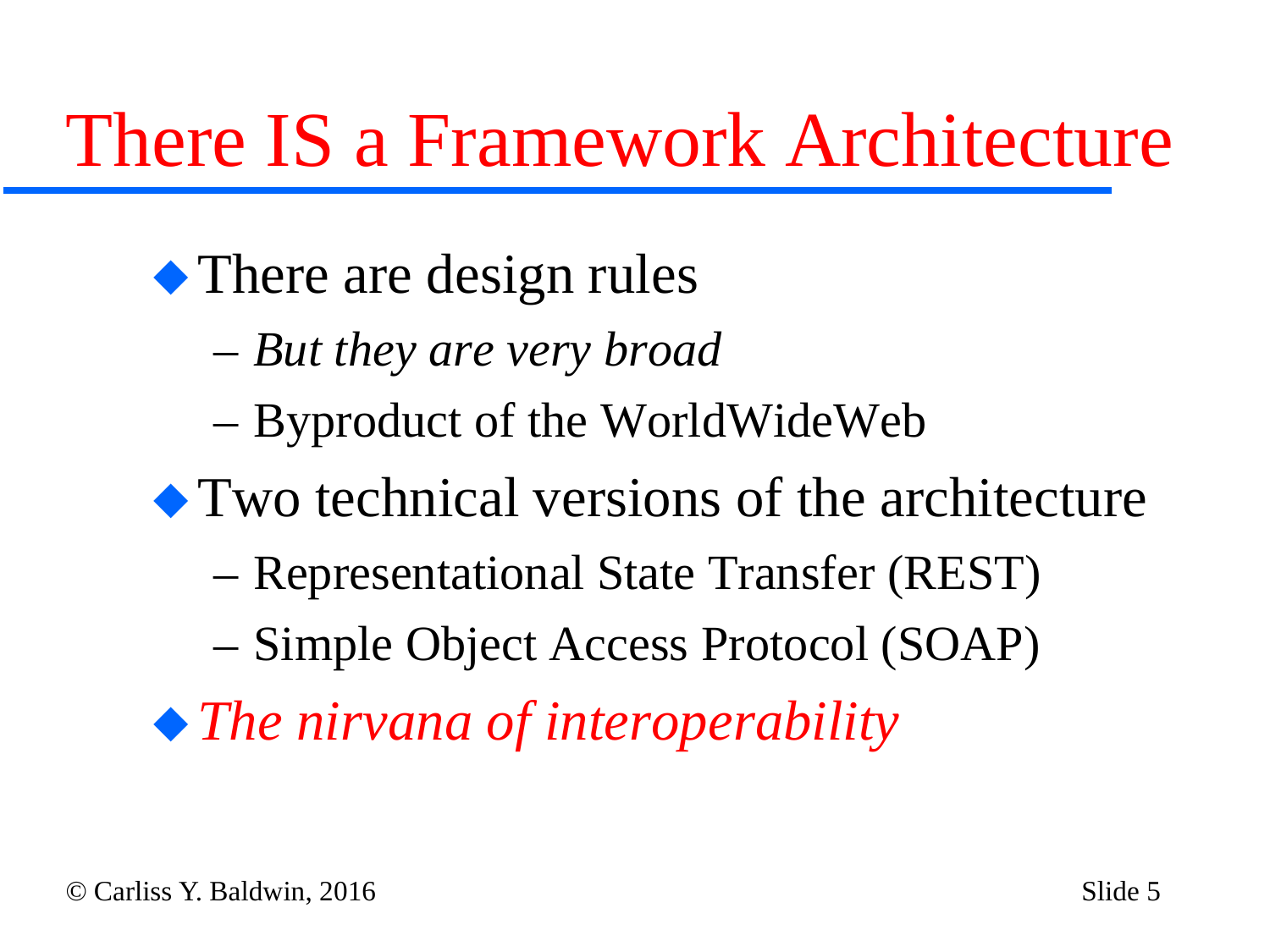#### What does it mean?

- Programs (called APIs) live on the Web
	- They are supplied by various people, often for free
	- To help users deal with commonly demanded tasks
- You can write a program of programs by setting up a bunch of APIs in a particular sequence
	- Like writing a paper by stringing together famous quotes… Washington, Jefferson, Lincoln, Shakespeare, Schumpeter, Dilbert, etc. …
- APIs do generic things and then pass control back to your machine and the next API
- Platforms are not competitive without APIs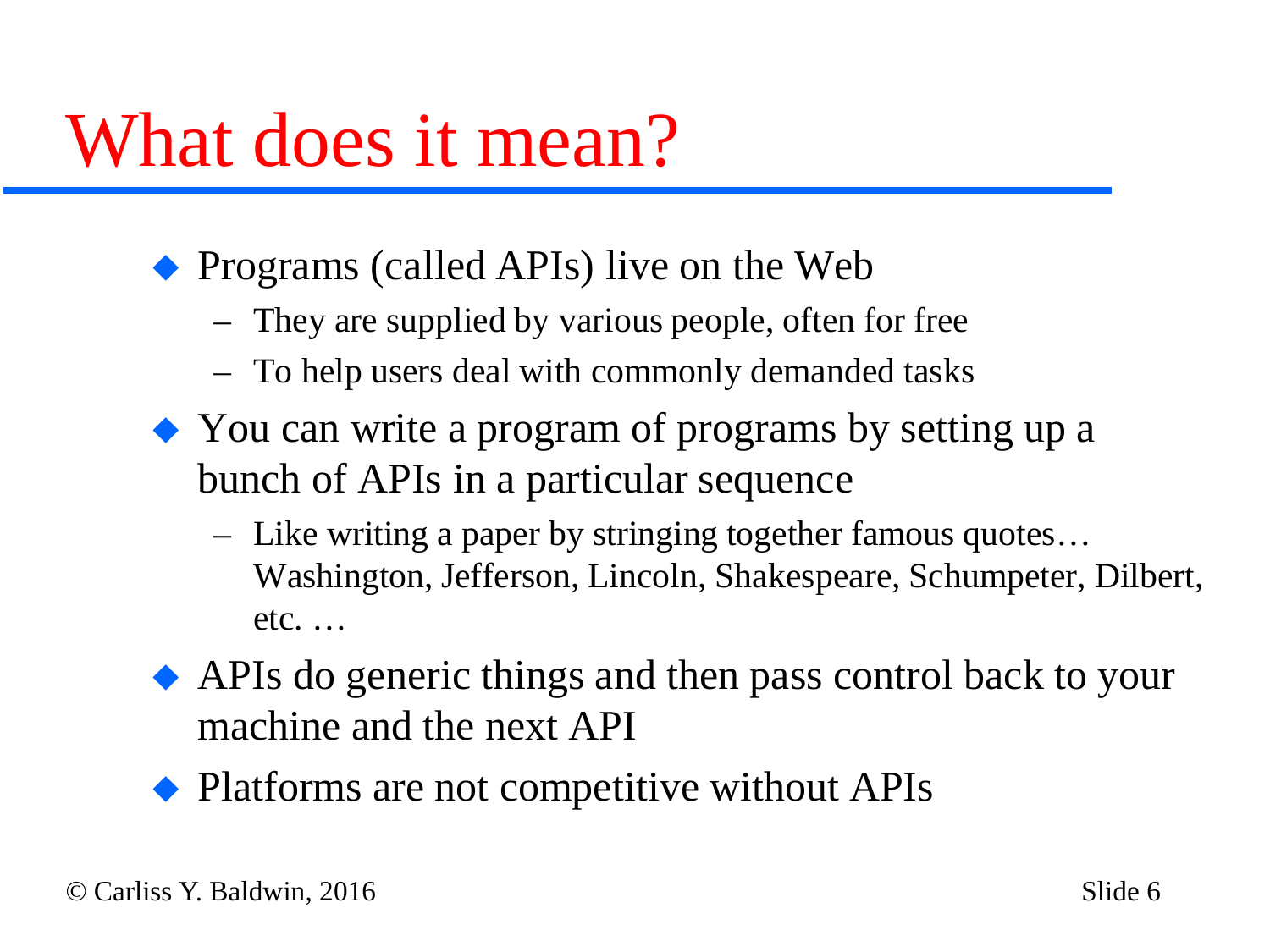"APIs do generic things and then pass control back to your machine and the next API"

- This is identical to "the creative" recombination of existing modules"
- Thus today you can study the "evolution" of a software "ecosystem" by tracking usage of APIs
	- Particularly, which came first
	- And which are typically used together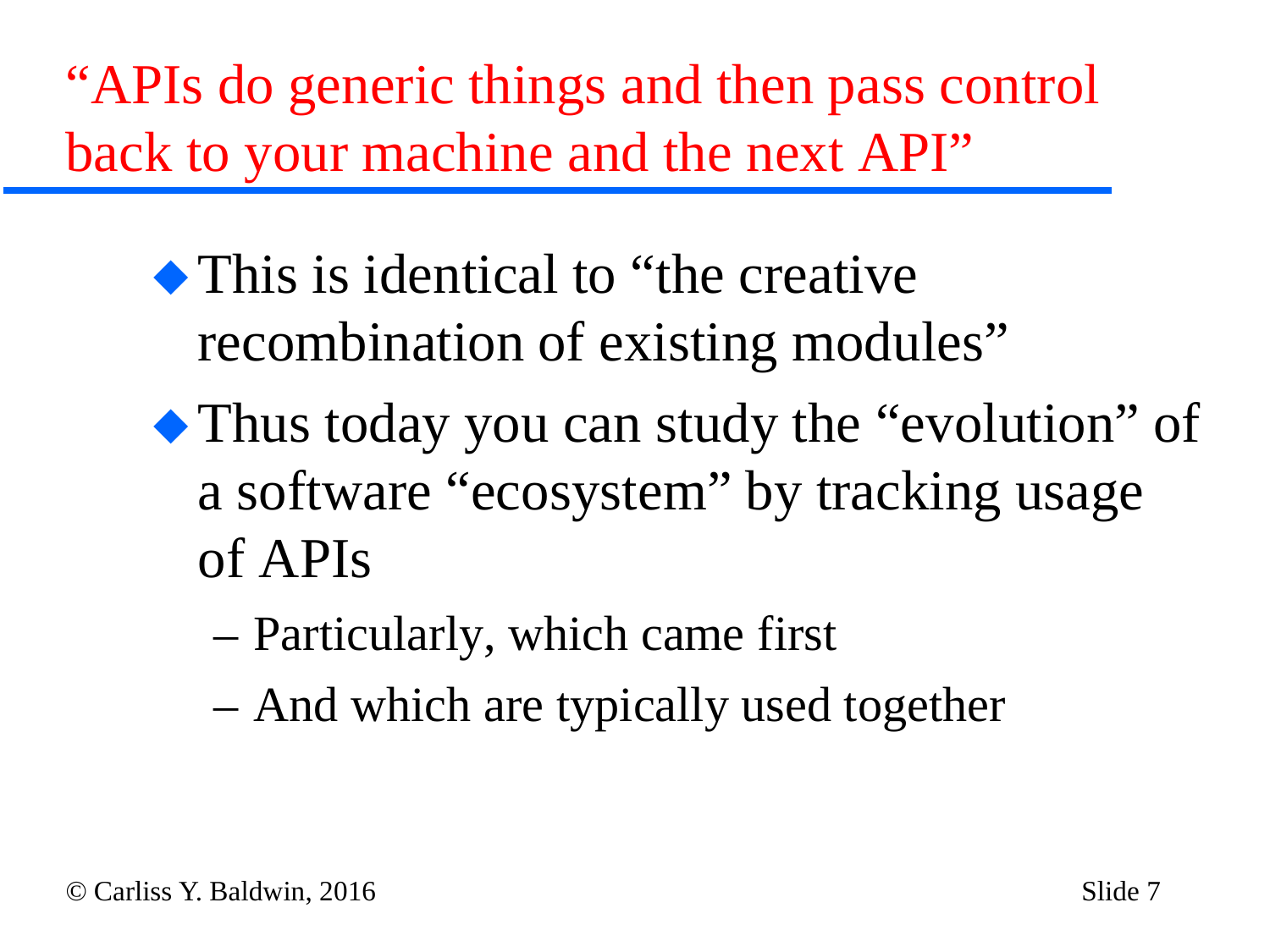# That is the motivation of this paper

It is awesome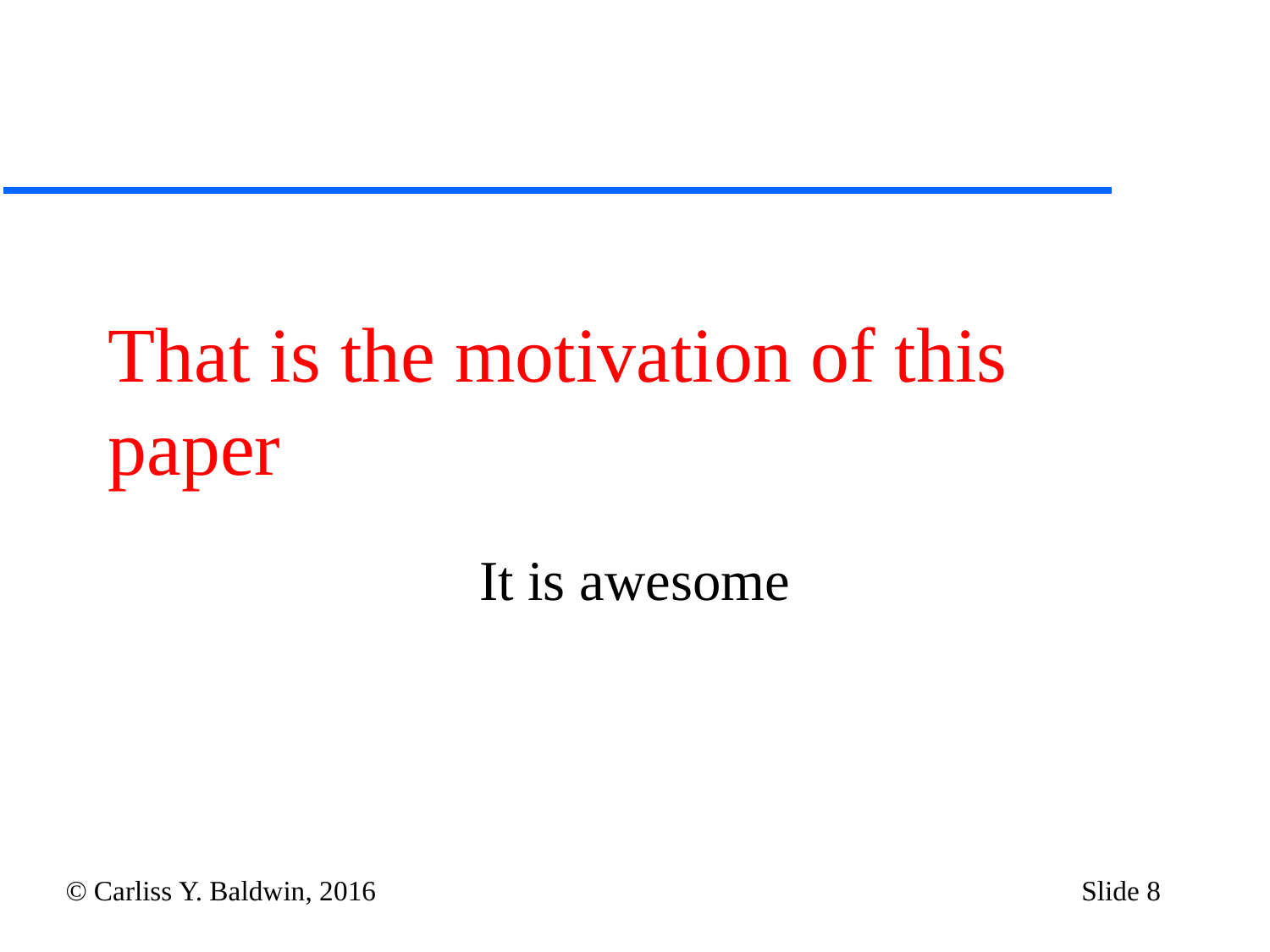# That is the motivation of this paper

But remember… the APIs might know where they are going But WE don't!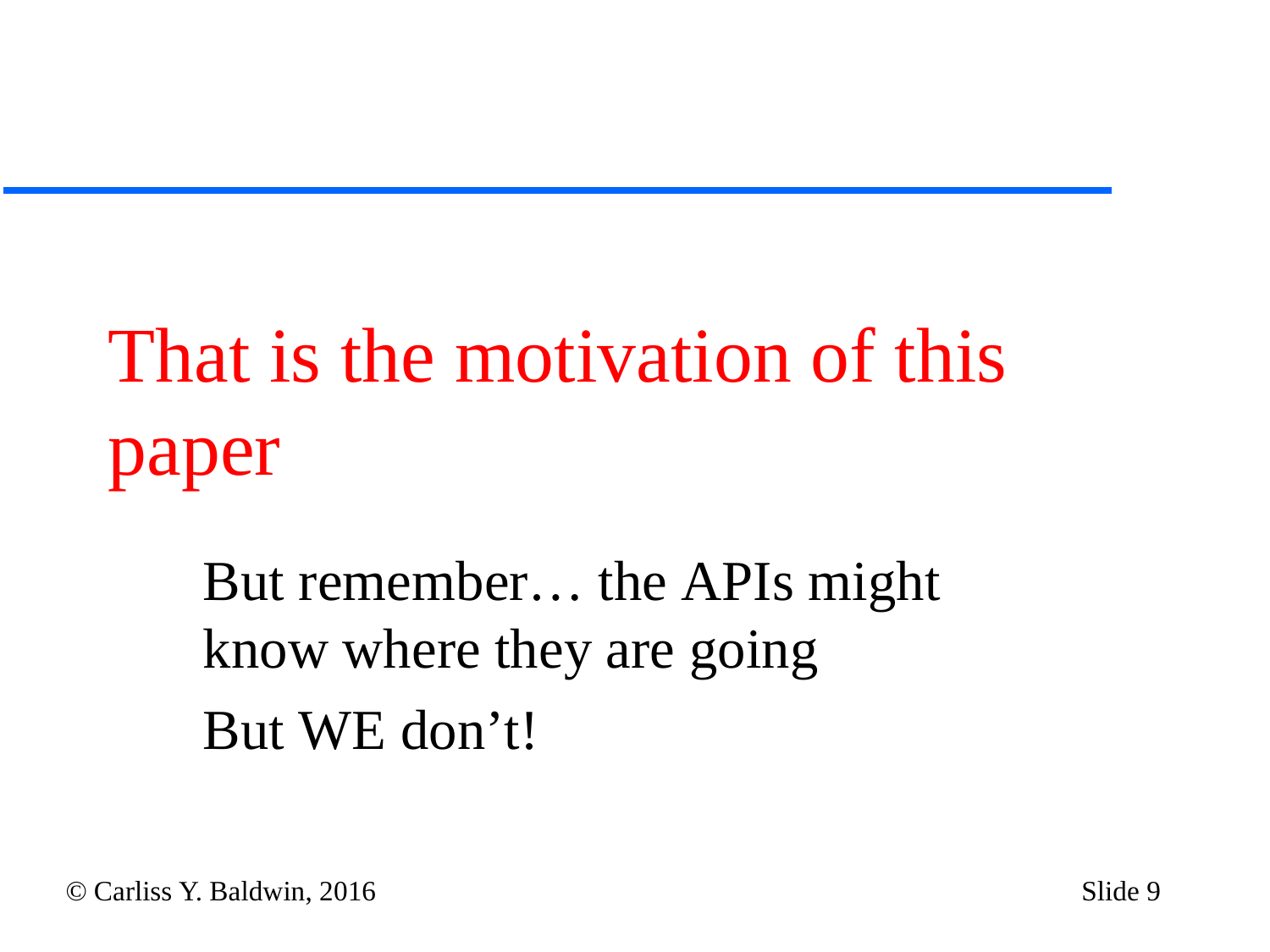### My second issue with the paper

Authors are trying to do *normal science* when they are *really exploring a new domain*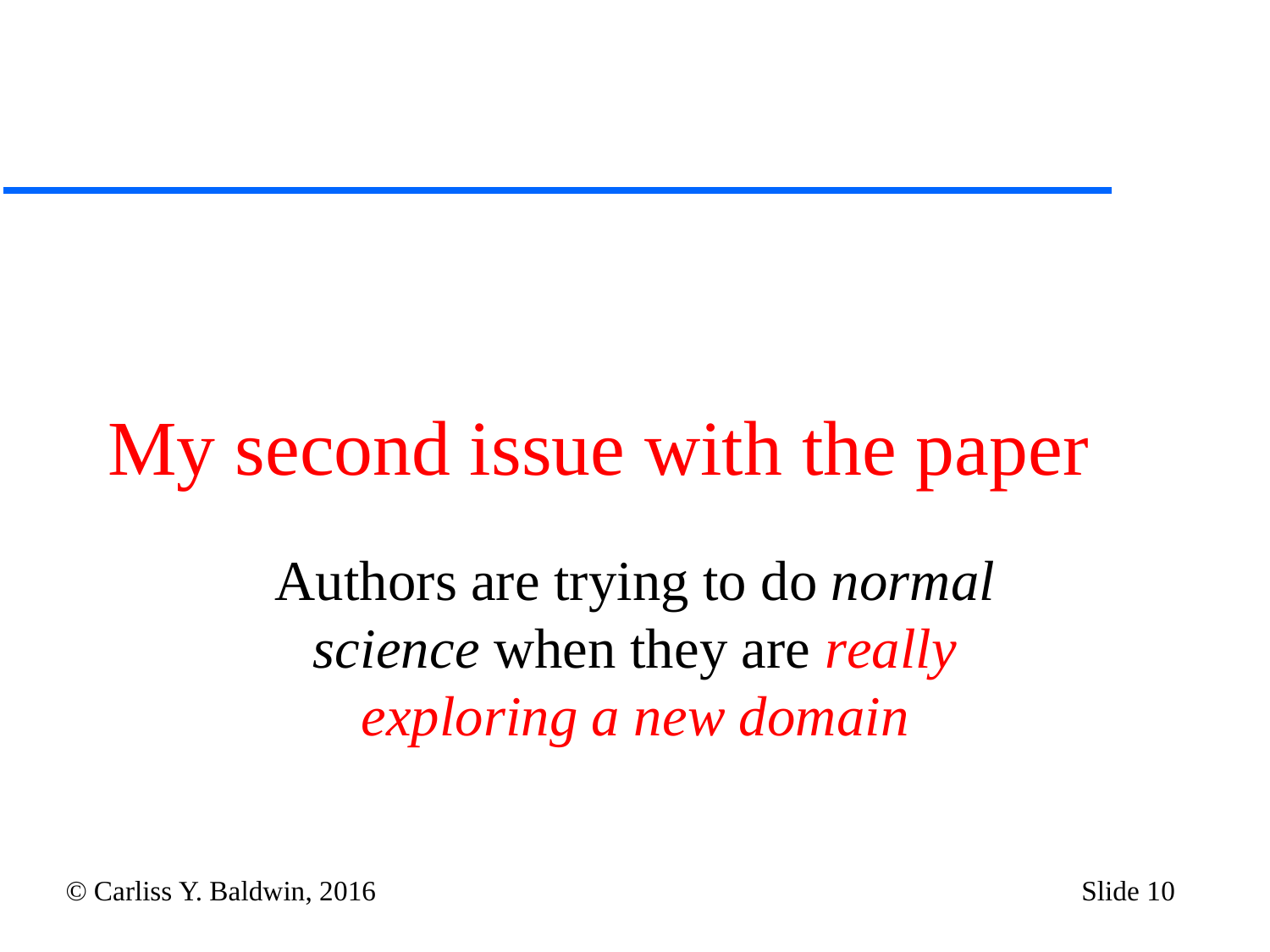### Implications

- There is no empirical base on which to build or test hypotheses
	- Throw out that section
- Unit of analysis is up for grabs
	- Component vs. program
	- Authors chose program, without discussing component
	- Reader wonders, "why this way?"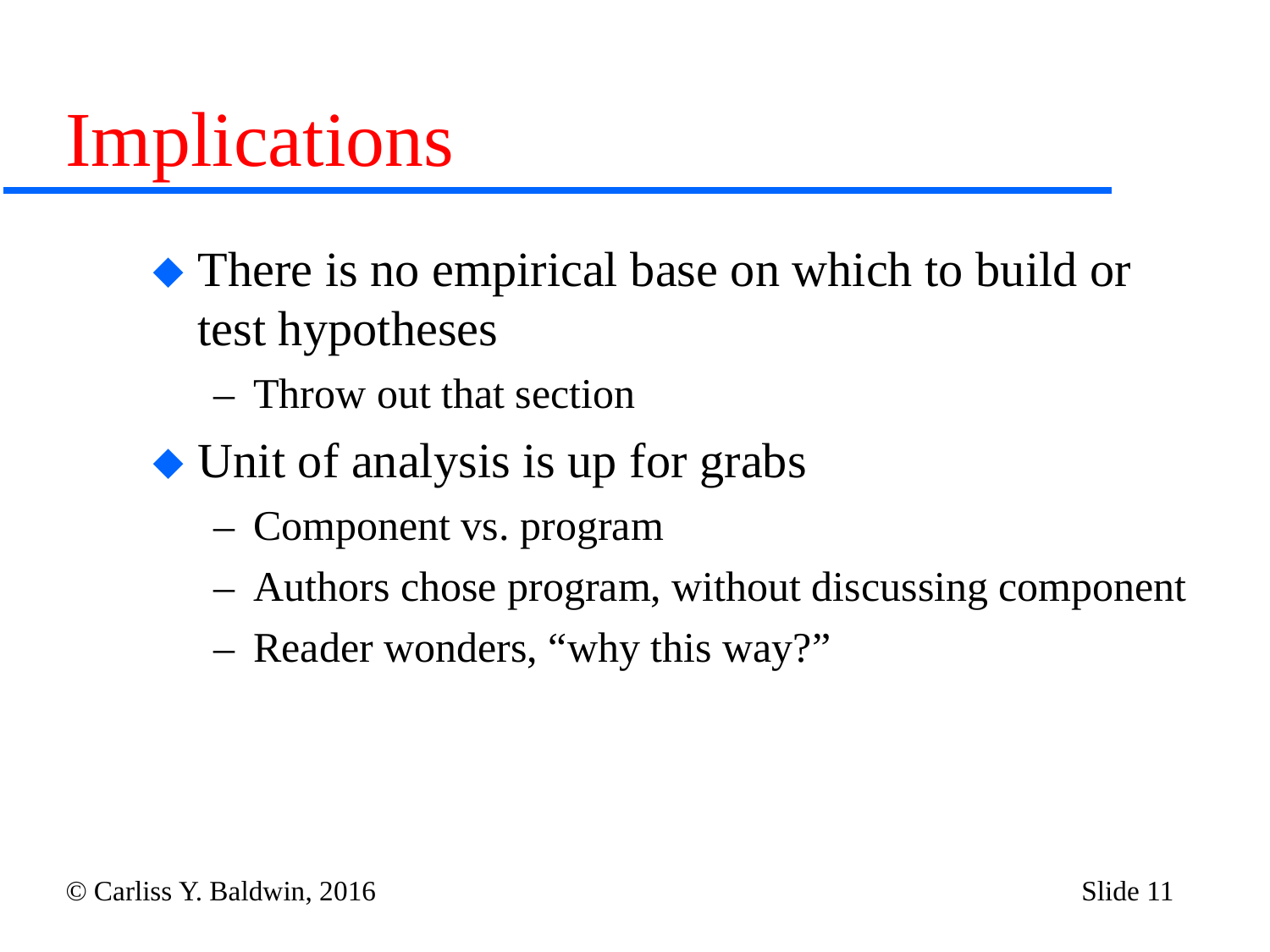### Implications

#### • Must explain/justify methods

- Not simply borrow from biology
- Topological overlap measure is especially opaque (typo in formula?)
- Nature of evidence needs to be considered
	- Why are APIs important to the reader?
	- Is WordPress representative? Of what?
	- How has WordPress (NOT the network) evolved over time?
	- *Where would WordPress be without external APIs?*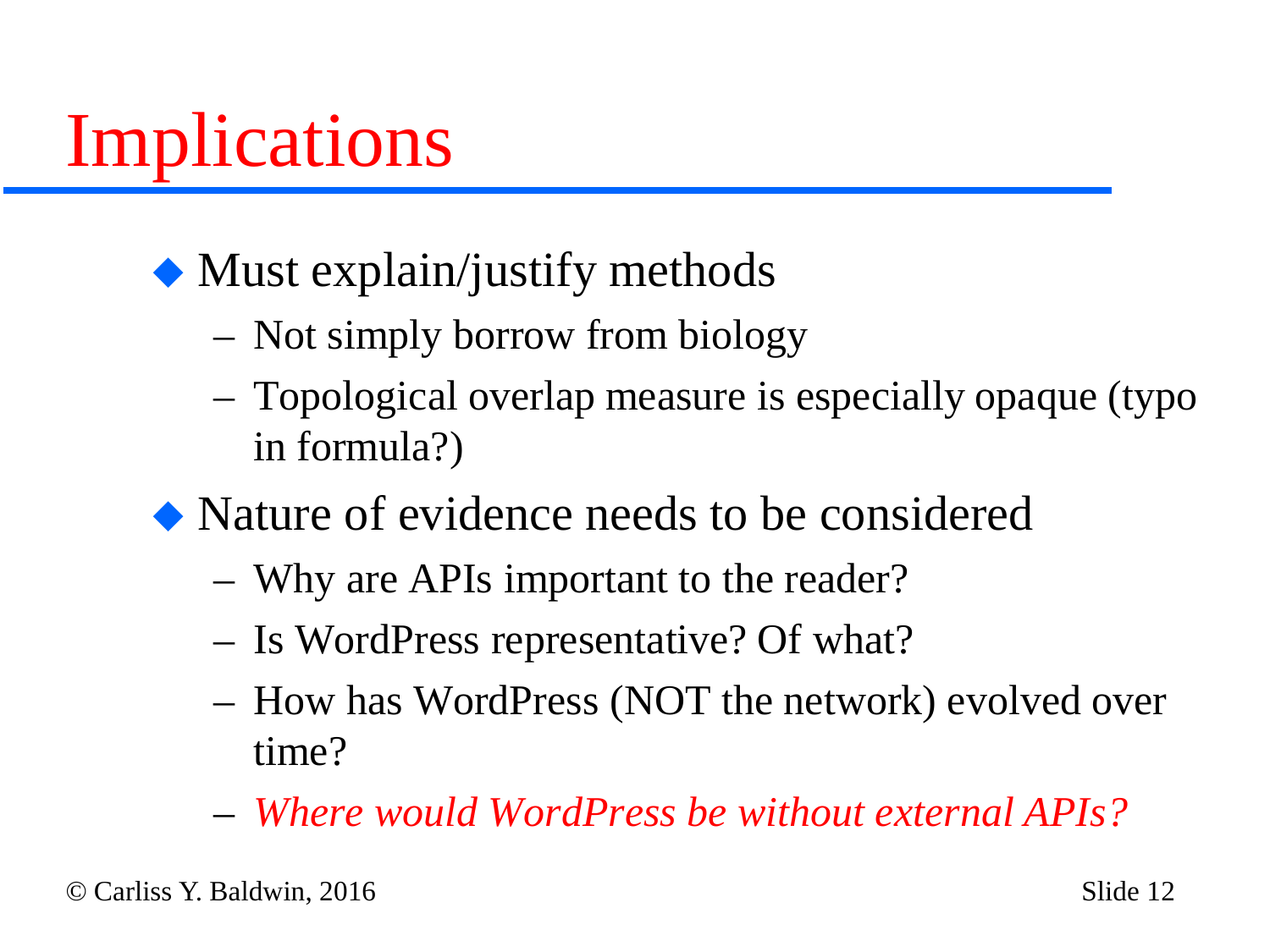*When you have a difficult problem and are using new, unproven methods, it helps to have a gripping question you can answer…*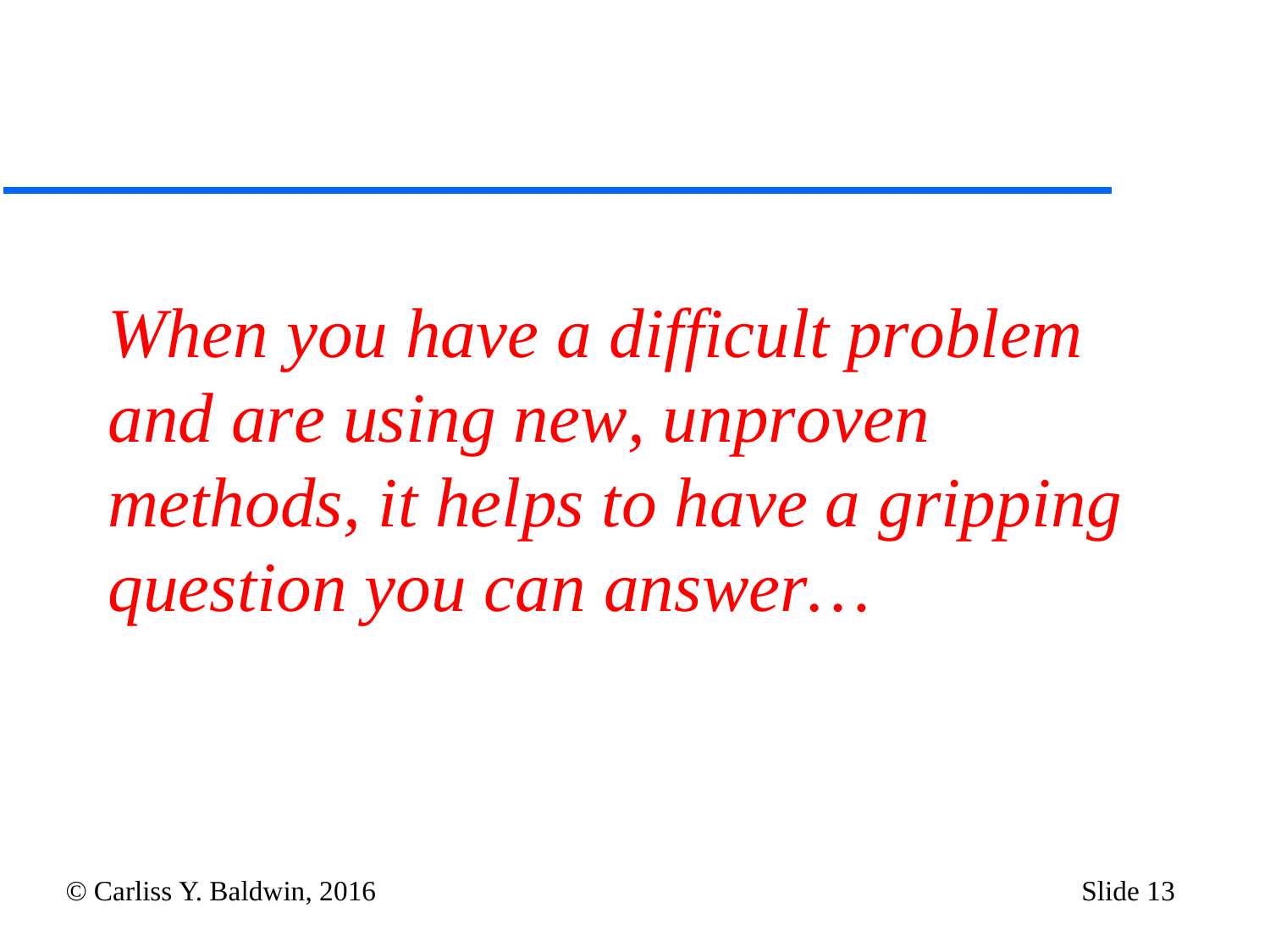# The gripping question…

- *How important are external APIs to the development of a specialized ecosystem?*
	- Paper ends here, it should *begin* here
	- This is a management question, consider your audience
	- You do not need clustering algorithms to answer this question (at the top level)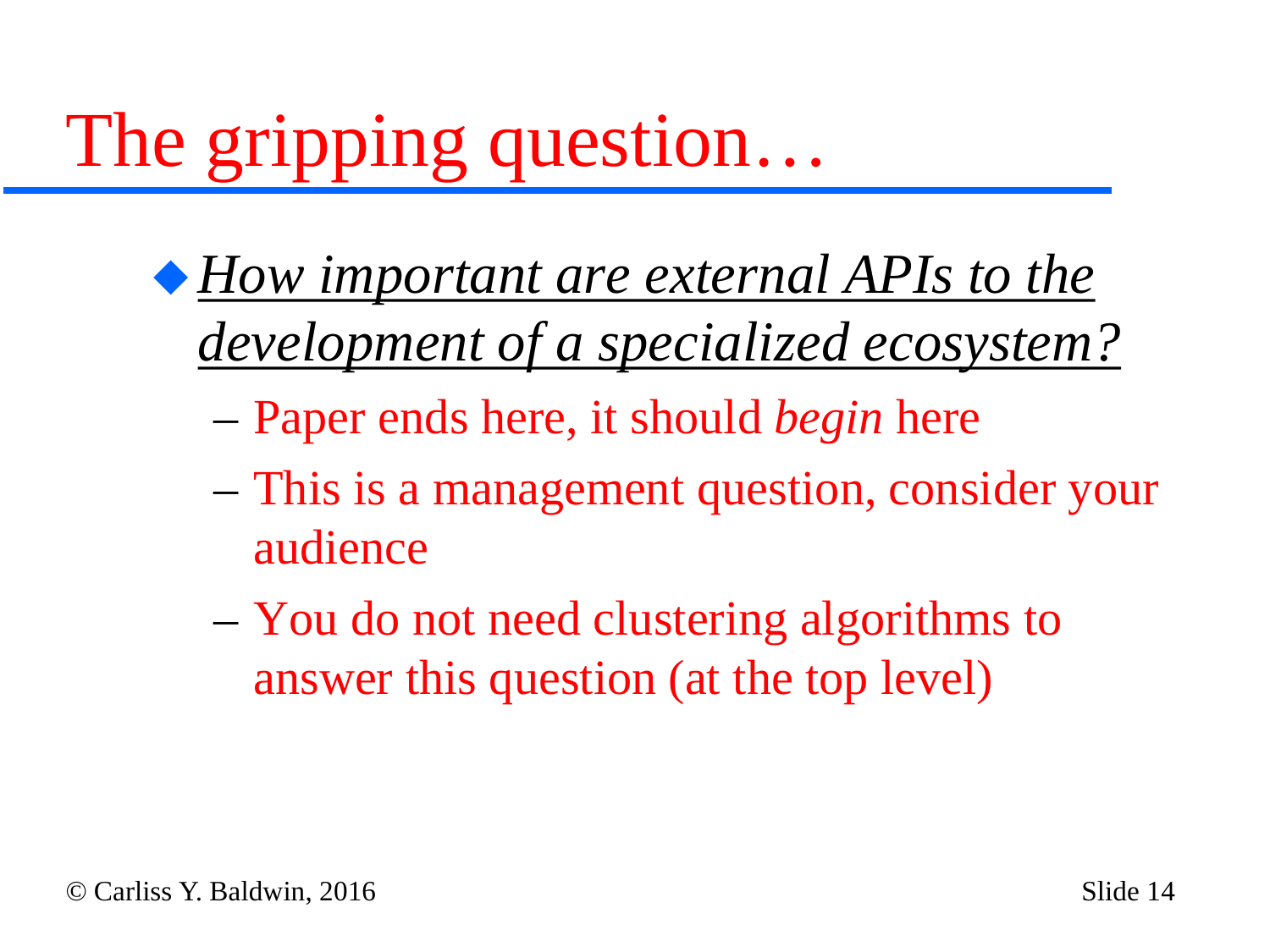### And then, the next question …

- *How do external APIs interact with platform-specific APIs?*
	- Clustering is useful here, but your clustering is too coarse
	- Need to show external/internal APIs in the Topological Overlay matrices